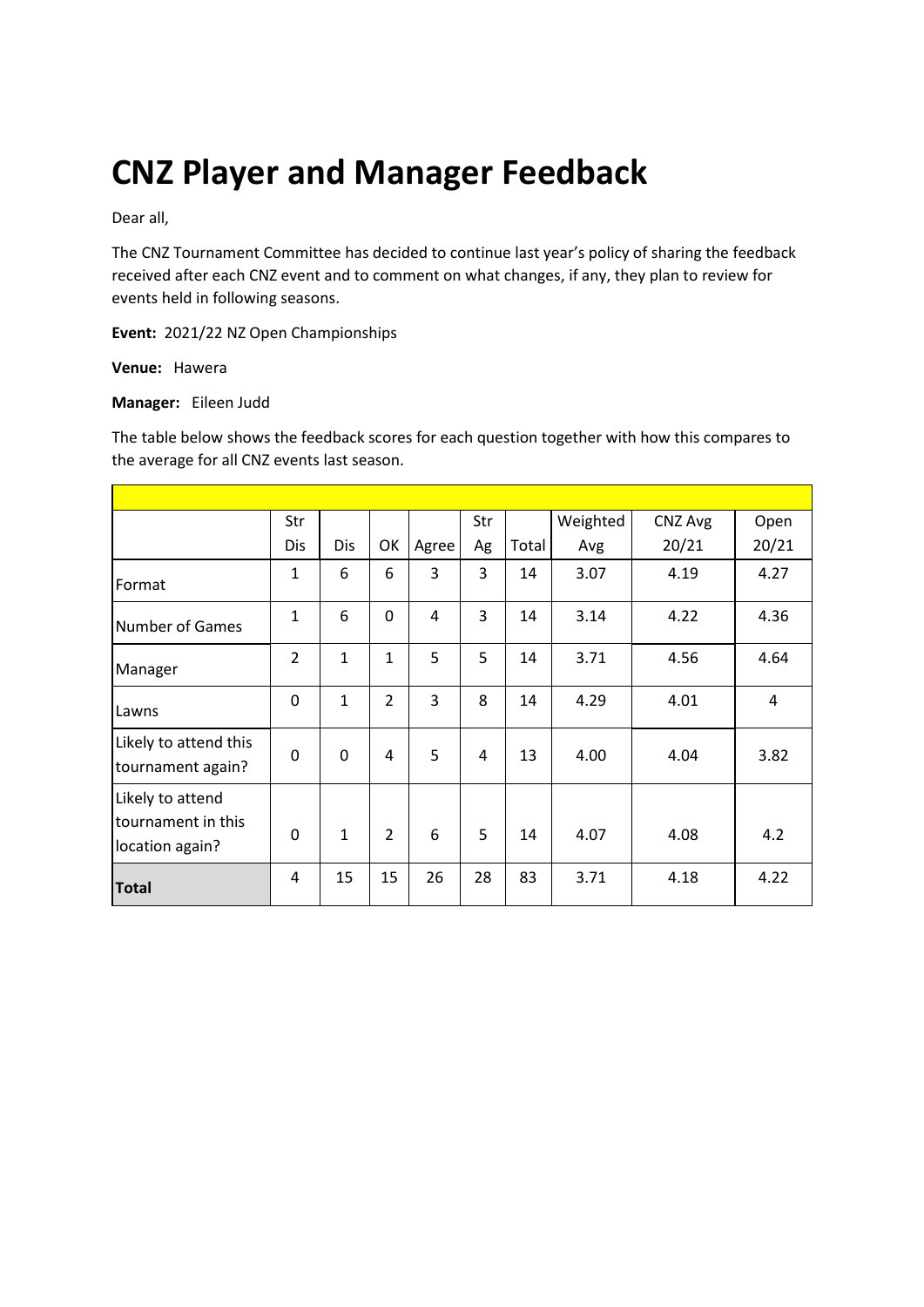# **Response to feedback**

# **Format - the following feedback was received**

Reduced format for doubles meant that the bulk of the matches were completed in one day due to weather conditions.

The weather affected play so the schedule kept changing. Participants should be well informed of the format of play as earliest as possible.

One response said the singles format was great and completed in five days, all other feedback said there were not enough games due bad weather. Also the resulting changes in the schedule meant the introduced byes resulted in long wait times or players feeling disadvantaged, going into play 'cold'.

### **CNZ TC Response**

*See CNZ TC response in the 'Other Feedback' section below*

# **Number of games per day - the following feedback was received**

After the withdrawal of 2 players we had 20 players. We were broken into 4 sections of 5 giving each player a bye. This reduced our play. Players who had byes in the middle and the morning were disadvantaged as they came in cold.

Sometimes only one or two games per day. Three games per day is ideal.

#### **CNZ TC Response**

*We will review the event format and the change in schedule which resulted in long wait times and byes for players.*

# **Lawns – the following feedback was received**

Lawns were in great condition despite the severe wet weather. One venue the hoops were poorly set and loose and management would not fix the issue.

Park club lawns were heavy and could have been mowed more at a lower cut.

#### **CNZ TC Response**

*We will support the Association and club around hoop setting procedures and how to address issues with hoops and players.*